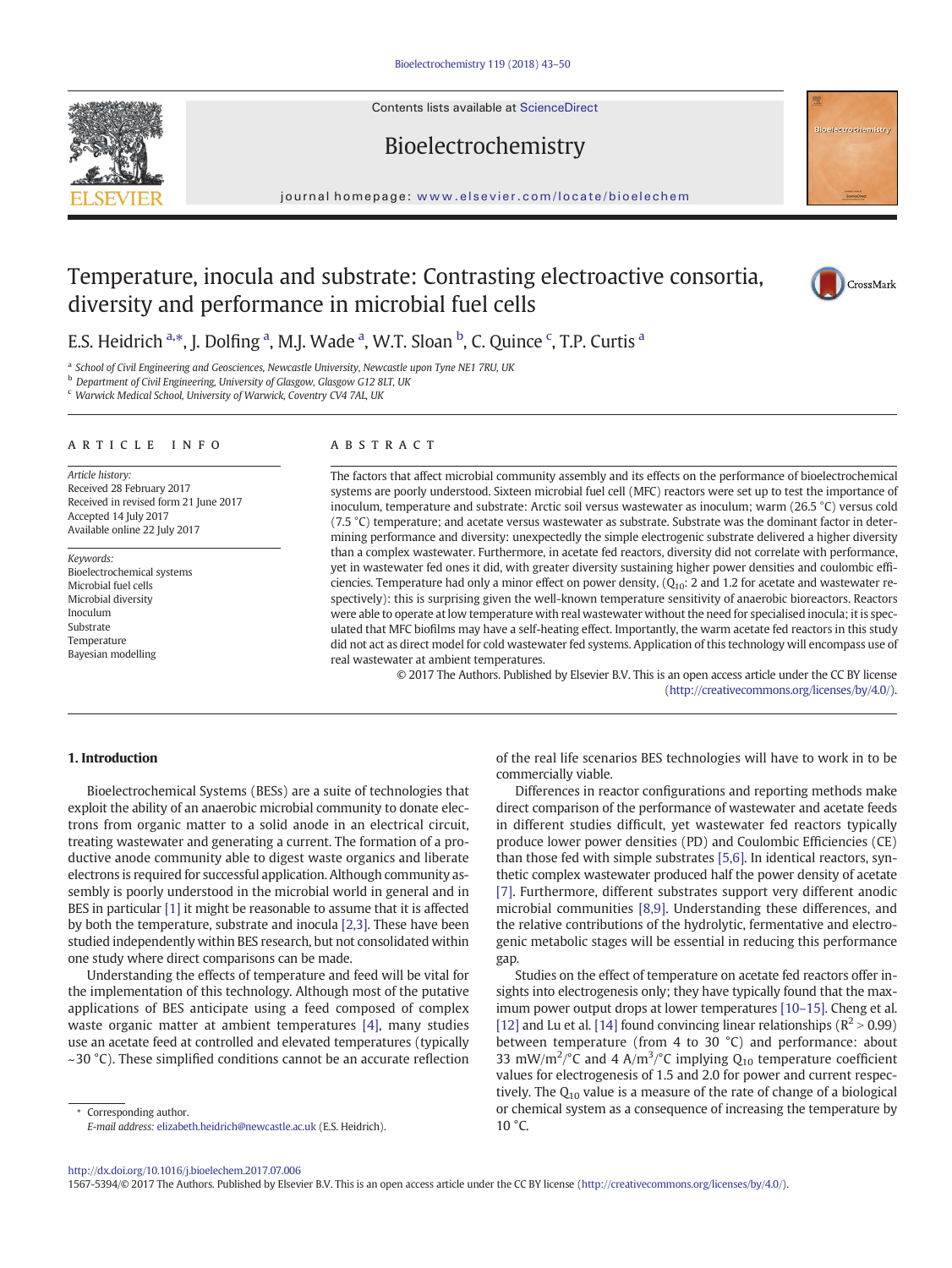Studies with more complex wastewaters suggest a degree of temperature sensitivity that is slightly lower than that for electrogenesis. Larrosa-Guerrero et al. [\[16\]](#page-6-0) using a mixture of domestic and brewery wastewater found an unequivocally linear relationship between temperature and current density and a  $Q_{10}$  for power density of 1.6 Ahn and Logan, [\[17\]](#page-6-0) using domestic wastewater and Wang et al. [\[18\]](#page-6-0) using brewery wastewater, found a very modest change in performance with temperature, observing  $Q_{10}$  values of 1.2 and 1.1 respectively with a change from 30 to ~20 °C. The results of Larrosa-Guerro et al. (2010) are more pertinent as wastewater temperatures in temperate climates vary between 4 and 20 °C. Using domestic wastewater at ambient temperature in a pilot scale reactor with high overpotentials and losses, Heidrich et al. observed that temperature did not have a statistically significant effect [\[19\]](#page-6-0). Interestingly, this makes BES compare favourably with analogous studies in methanogenic systems where  $Q_{10}$  values range from 2 to 4 [\[20\]](#page-6-0) and temperature sensitivity can be problematic.

The presence of effective electrogens in wastewater is low, in the order of 17 cells per ml [\[21\].](#page-6-0) An appropriate choice of inoculum might influence performance in general, and temperature sensitivity in particular. Thus, although wastewater itself is known to be a satisfactory source of inoculum, soils, especially arctic soils, might be superior for systems that are expected to function at low temperatures: soils are inherently more diverse than wastewater [\[22\],](#page-6-0) and display significant anaerobic activity at low temperatures [\[23,24\]](#page-6-0). Geobacter species are usually the dominant electrogens in acetate fed reactors [\[25\]](#page-6-0). However, in wastewater fed reactors Geobacter are typically in a minority, though some of the remaining community may be undiscovered electrogens, non-electrogenic hydrolytic and fermentative organisms must also be present and may be limiting [\[26,27\]](#page-6-0).

Rather than simply looking at the presence of a single taxon such as Geobacter, wider ecological parameters, such as diversity, may prove more useful in understanding the link between performance in BES and community structure. It is hypothesised that higher anode potentials provide the bacteria with more energy and therefore lead to a greater diversity, while low potentials allow only the most capable electrogen, i.e. Geobacter [\[28\],](#page-6-0) to colonise the anode. This would, somewhat counterintuitively, result in lower diversity where there is higher current densities at low electrode potentials. Using 16S rDNA clone library construction and sequencing Torres et al., [\[28\]](#page-6-0) have observed higher diversity when higher anode potentials were imposed. Conversely Zhu et al. [\[29\]](#page-6-0) have observed that diversity was not related to imposed anode potentials when measured using 454 pyrosequencing. Both studies used a simple single substrate, acetate, and their conclusions focus on the dominance of Geobacter. Measures of diversity within BES anode samples using DGGE analysis on glucose fed reactors have been shown to correlate positively with power production, with greater power coming from more diverse biofilms [\[30\].](#page-6-0) The idea that a wider range of taxa can lead to a more efficient consumption of resource is known as over-yielding and this phenomenon could conceivably affect the performance of BES [\[31\].](#page-6-0) The diversity of the biofilm in a BES may be critical to its performance, yet we do not have a conclusive link between the two.

The unprecedented number of sequences analysed per sample by Next Generation Sequencing offers the opportunity to detect some of the less dominant species in the community. However, these techniques still only offer a partial view of diversity in a microbial system, and the diversity observed is still typically a function of the number of sequences analysed [\[32\]](#page-6-0). These difficulties can be overcome using Bayesian techniques that infer the underlying species abundance curves which in turn can be used to estimate the total diversity of the sample [\[33,34\]](#page-6-0). These techniques have the advantage of using a minimum information criteria that allows for the selection of the best fitting model representing the estimated species abundance curves, whilst also providing confidence intervals for these estimates. This approach removes the effect of sampling depth on the diversity value so that

rational and informed comparisons can be made between samples. Such techniques are still not widely appreciated even within microbial ecology and have never been applied to BES.

This study presents a simple yet rigorous experiment to explore the link between microbial community diversity and BES performance, and how the choice of inoculum, temperature and substrate may affect this. The study focuses on one specific type of BES, the Microbial Fuel Cell (MFC) [\[1,4](#page-6-0)–5]. There were two explicit hypotheses: firstly, the use of an arctic soil as an inoculum would enhance the low temperature performance of an MFC relative to one started with a conventional inoculum. Secondly, the communities in the acetate fed anode compartments of these BESs would be a largely electrogenic subset of those found in the wastewater fed reactor (thus the "excess" diversity found in the wastewater fed reactors would be putative hydrolytic and fermentative organisms). All reactor conditions were run in duplicate. The impact of temperature, inoculum and substrate on the microbial communities and total diversity within these reactors was examined by 454 pyrosequencing.

# 2. Materials and methods

#### 2.1. Experimental design

The variables examined were: temperature (warm 26.5 °C and cold 7.5 °C); substrate (acetate and wastewater); and inocula (Arctic soil and wastewater). Duplicate reactors were run in parallel to test each of these eight conditions. Once acclimated, the reactors were used to perform three feeding cycles and the performance data was monitored. At the end of these cycles biofilm samples were taken for microbial analysis.

The warm temperature was chosen to represent the typical laboratory temperatures of many MFC studies. The cold temperature represents the lower quartile of the temperatures experienced at a pilot MEC reactor run at ambient temperatures on a wastewater treatment site in the North of England (54° 58′N, 01° 36′W) [\[19\].](#page-6-0) The substrates were acetate, the most commonly used laboratory feed, and sterilised real wastewater. The two different inocula were raw influent wastewater also taken from this site, which has been shown to contain 17 effective electrogens per ml [\[21\],](#page-6-0) and Arctic soil (see below) which could potentially have more psychrophilic bacteria.

#### 2.2. Media and inocula

Autoclaved acetate media [\[35\]](#page-6-0) containing 1 g/L sodium acetate was compared to wastewater taken from the Cramlington wastewater treatment site (Northumbrian Water Ltd., UK), which was UV sterilised prior to use [\[20,21\].](#page-6-0) The cathode chamber was filled with 50 mM pH 7 sodium phosphate buffer, conductivity 8.2 mS/cm. The conductivity of the wastewater was measured using an EC 300 (VWR Ltd., UK) as 1.98 mS/cm at 26.5 °C, and then equalised for the lower temperature and in the nutrient media using phosphate buffer.

The raw wastewater was collected prior to any form of treatment, and was of mixed industrial and domestic origin, COD 0.7–0.8 g/L. Once collected the wastewater was stored at 4 °C in a closed container. The Arctic soil was collected from Ny-Ålesund, Spitsbergen in Svalbard. This was wrapped within three sealed bags, and kept cold in an ice box whilst it was transported to the laboratory where it was stored at 4 °C until used. The inocula of wastewater and soil were measured out to 5 mL or 5 g respectively before being added to the reactors. Samples of each inoculum were preserved in a 50:50 in a mix of ethanol and autoclaved phosphate buffer (1 M, pH 7) in the freezer at  $-20$  °C for microbial analysis.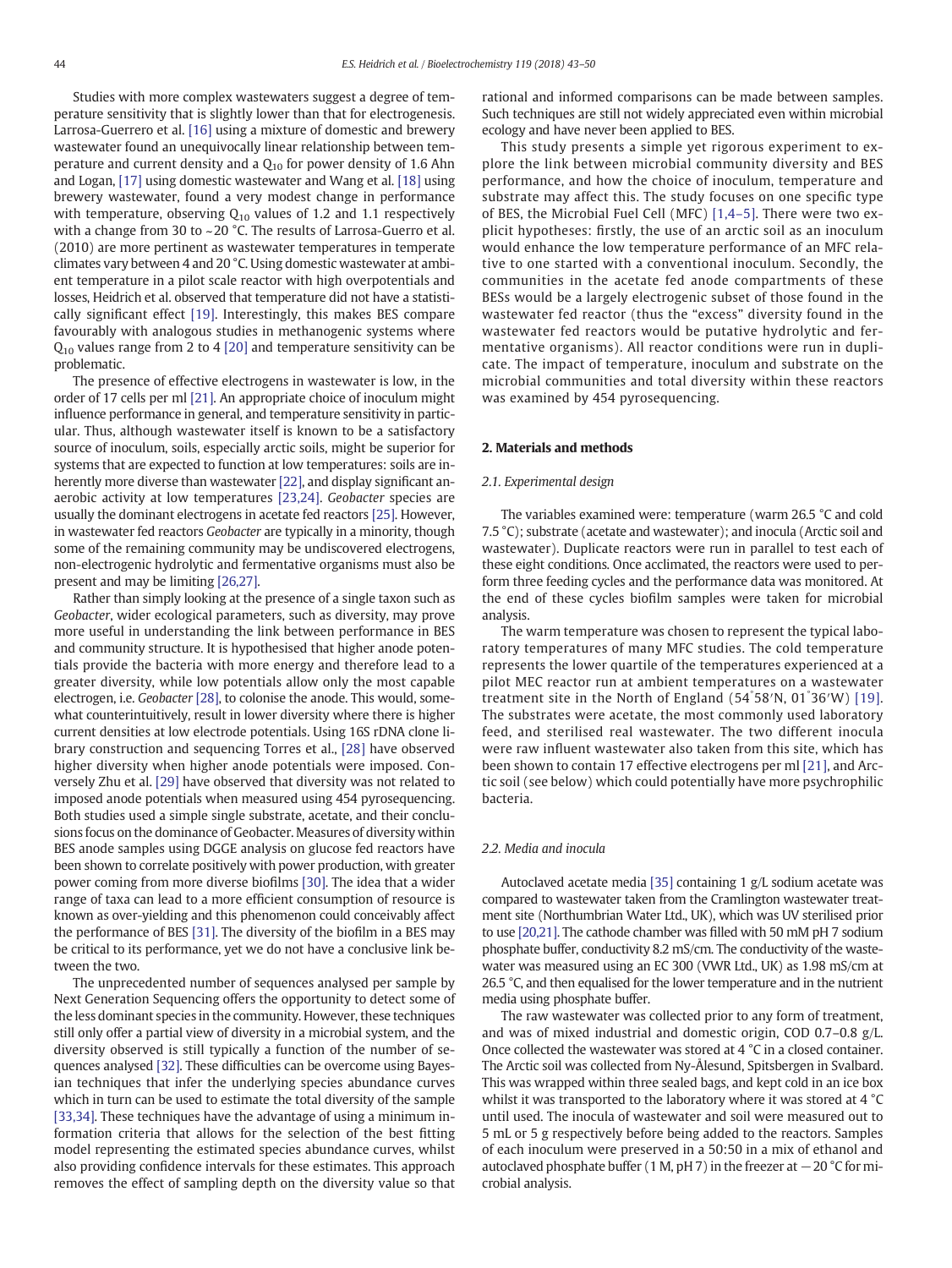# 2.3. Reactor design and operation

A standard design of double chamber tubular MFC reactors (78 mL each chamber) with an internal diameter of 40 mm and length of 60 mm were used [\[36\].](#page-6-0) The anode was a carbon felt anode (Ballard, UK) with a surface area of 17.5 cm<sup>2</sup>, the cathode a 2.5 cm<sup>2</sup> platinum coated titanium mesh cathode with a surface area 8.13  $\text{cm}^2$  [\(Tishop.](http://Tishop.com) [com,](http://Tishop.com) UK), in 1 M pH 7 phosphate buffer within the cathode chamber. Both electrodes were attached to a stainless steel wire, and placed in a circuit with a 470  $\Omega$  resistor, and a multimeter to measure the voltage (Pico ADC-16, Pico Technology, UK). The resistor was chosen to gain a balance between system performance and community development [\[37\]](#page-6-0). The membrane between the reactor chambers was Nafion 117, with an area of 12.6 cm $^2$ . Reactors were sparged with 99.99% pure N $_{\rm 2}$ in the anode chamber, and air in the cathode chamber for 15 min after every re-fill.

Four reactors were operated in a warm temperature incubator (Stuart Scientific SI 50, UK) set at a temperature of 26.5 °C, the other four reactors were operated in a low temperature incubator (Sanyo MIR-254; Sanyo Biomedical, USA) set at 7.5 °C. The temperature was logged continuously over the experiment using a EL-USB-1 temperature data logger (Lascar Electronics, UK). The reactors were inoculated with either the Artic soil or wastewater, and then filled with either the acetate or sterile wastewater substrate. The substrate was replaced every 5–6 days until a stable power generation was achieved. The reactors were then re-filled and three successive 3 day cycles were run logging the voltage over this time. Chemical oxygen demand (COD) removal during each batch was determined using standard methods (APHA, 1998) and Spectroquant ® test kits (Merck & Co. Inc., USA).

# 2.4. Microbiological techniques

At the end of each experiment a central  $6.25$  mm<sup>2</sup> section the anode was removed from the chamber using aseptic technique and preserved in a 50:50 mix of ethanol and autoclaved phosphate buffer (1 M, pH 7) and stored in a freezer at −20 °C. The DNA was extracted from the inoculum samples and anode samples using a FastDNA Spin Kit for Soil (Qbiogene MP Biomedicals, UK). Extraction was completed as per the manufacturer's instructions. The samples were then pyrosequenced following amplification of the 16 s rRNA gene fragments.

The primers used were F515 (GTGNCAGCMGCCGCGGTAA) and R926 (CCGYCAAT-TYMTTTRAGTTT). Each sample was labelled with a unique eight base pair (bp) barcode connected to a GA linker. Sequencing was completed from the Titanium A adaptor forward only, from the F515, capturing the V4 region and most of the V5 region with a Titanium read of 400–500 bp. Triplicate PCR reactions were carried out using the Roche FastStart HiFi reaction kit (Roche Diagnostics Ltd., UK) and subject to the following optimised thermal cycles: initial denaturation at 95 °C for 4 min; 23 cycles of denaturation at 95 °C for 1 min; annealing at 55 °C for 45 s; extension at 72 °C for 1 min; and final extension at 78 °C for 8 min. An automated thermal cycle Techne TC-5000 (Bibby Scientific, UK) was used, the cycles were optimised to produce enough product with the lowest number of cycles to reduce the impact of chimeras.

The triplicate samples were then pooled and cleaned using QIAquick PCR Purification Kit (Qiagen, UK). The DNA concentration was quantified by UV–Vis spectrophotometry using a Nanodrop 2000 (Thermo scientific, USA). The individual samples were pooled to give equal concentrations of all reactor samples, and double concentrations of the wastewater and arctic soil inocula. Sequencing was carried out by the Centre for Genomic Research (University of Liverpool, UK) using the Roche 454 sequencing GS FLX Titanium Series.

# 2.5. Data analysis

The pyrosequencing data set was split as per the barcodes and unassigned sequences were removed. The flowgram files were cleaned using a filtering software Ampliconnoise Version 1.25 [\[34\]](#page-6-0) to give the filtered flowgram file. Filtering at a minimum flowgram length of 360 bp including the key and primer before the first noisy signal, all flowgrams were then truncated to 360 bp. A pairwise distance matrix was then calculated using the Pyronoise algorithm [\[34\]](#page-6-0). This uses an iterative Expectation-Maximization algorithm which constructs denoised sequences by clustering flowgrams using the initial hierarchical clusters generated in the previous step and the filtered flowgram file. The cutoff for initial clustering was set at 0.01 and the cluster size was 60, as recommended by Quince et al. [\[34\].](#page-6-0) The flowgrams were then denoised.

PCR errors were removed using the Seqnoise algorithm [\[34\]](#page-6-0), generating a distance matrix by application of the Needleman-Wunsch algorithm [\[38\]](#page-6-0) for pairwise alignment. The optimal parameters used were: the cut-off for initial clustering of 0.08, and cluster size of 30. Chimera removal was completed using the Perseus algorithm [\[39\]](#page-6-0) which for each sequence searches for the closest chimeric match using the other sequences as possible parents. The sequences are then classified and the good classes filtered at a 50% probability of being chimeric, producing the final FASTA file which is denoised and chimera free ready for downstream bioinformatics analysis.

A QIIME (v1.4.0) bioinformatics pipeline [\[40\]](#page-6-0) was used to provide the following analysis: taxonomy assignment using Greengenes [\(http://greengenes.lbl.gov\)](http://greengenes.lbl.gov) at the 97% similarity level; Operational Taxonomic Unit (OTU) table creation; classification using the RDP classifier; summary of taxonomic data from classification; rarefaction data generation of the diversity in a reactor; and calculation of the differences between the reactors. The dissimilarity of the community structure between duplicates was examined using both a weighted (relative abundance) and unweighted (presence/absence) phylogenetic diversity metrics using UniFrac, giving a distance matrix containing a dissimilarity value for each pairwise comparison. The raw OTU table generated was used to produce the species abundance pattern (with the log abundance normalised to the number of sequences in each sample) and the rank abundance curves, (where percentage abundance is used to normalise samples). In total 19 samples were analysed. The number of sequences per sample ranged from 8112 to 77,436 with a total number of observations of 549,178.

An estimate of the total diversity for each sample was calculated using a Bayesian modelling approach as described by Quince et al. [\[33\],](#page-6-0) where the 'posterior distribution' of the taxa area curve is estimated from the known distribution of the data gathered in the sequencing. Three distributions are modelled: Log-normal; Inverse Gaussian; and Sichel, and the Deviance Information Criterion (DIC), as described by Spiegelhalter et al. [\[41\]](#page-6-0) is used to compare the fit from each model. The lower the deviance or DIC values the better the model fit and those models within six of the best DIC values can be considered as a plausible fit. Using the fitted abundance distributions, the sampling effort required to capture 90% of the taxa within that sample is estimated.

The Minitab 15 (Minitab Inc., State College, USA) statistical software was used to run analysis of variance (ANOVA) tests on the experimental data, and t-tests on the distance matrix data for the sequences samples. Data were checked for normality prior to completing ANOVA, and if necessary the Box-Cox transformation was used. The performance of the MFC reactors were analysed on the basis of three variables: % COD removal; coulombic efficiency (CE); and power density  $(mW/m<sup>2</sup>)$ .

#### 3. Results

### 3.1. Reactor performance

All 16 reactors produced current. The cold reactors took a long time to acclimatise, up to 840 h, compared to up to 280 h for the warm reactors. However, once stable the reactors three successive feeding cycles were performed and the results analysed [\(Table 1](#page-3-0)). Wastewater fed reactors had a significantly higher COD removal and coulombic efficiency than acetated fed reactors ( $p < 0.001$  ANOVA), while their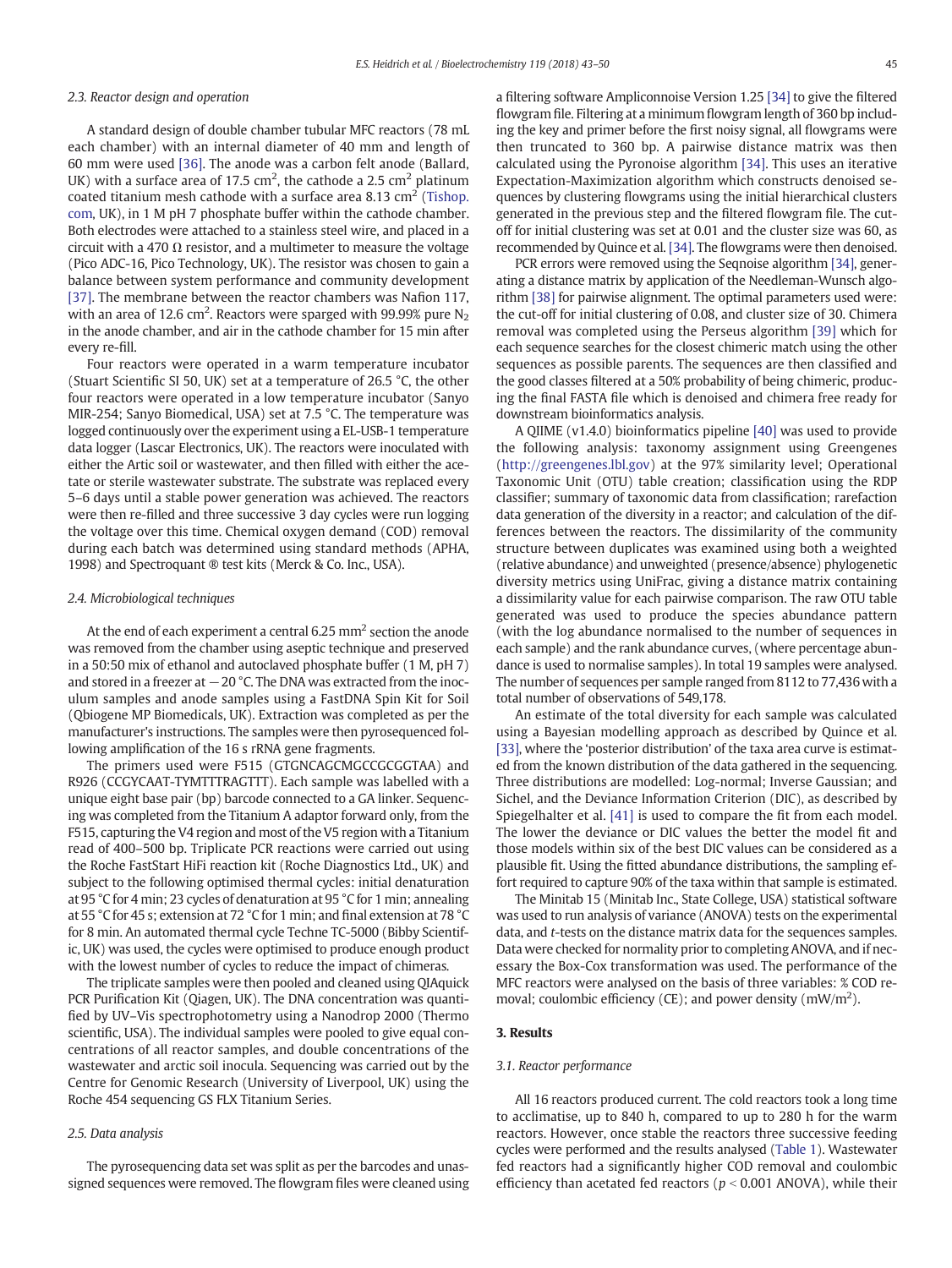#### <span id="page-3-0"></span>Table 1

Performance data for each of the conditions tested, values represent duplicate reactors averaged over three cycles, diversity estimates use the Log of the log normal diversity estimate. ANOVA p values are given representing the statistical significance of the difference between each of the factors.

|                      | Coulombic<br>efficiency (%) | Power density<br>(mV/m <sup>2</sup> ) | COD<br>removal<br>$(\%)$ | Log diversity<br>estimate |
|----------------------|-----------------------------|---------------------------------------|--------------------------|---------------------------|
| Acetate feed         | 54.5                        | 5.0                                   | 19.4                     | 4.6                       |
| Wastewater feed      | 10.7                        | 4.5                                   | 62.1                     | 3.0                       |
| p value              | < 0.001                     | 0.880                                 | < 0.001                  | < 0.001                   |
| Warm                 | 31.7                        | 6.3                                   | 45.9                     | 3.6                       |
| Cold                 | 33.4                        | 3.1                                   | 38.2                     | 4.1                       |
| p value              | 0.244                       | 0.017                                 | < 0.001                  | 0.157                     |
| Arctic soil inoculum | 36.4                        | 4.8                                   | 42.5                     | 4.2                       |
| Wastewater inoculum  | 28.7                        | 4.7                                   | 41.6                     | 3.4                       |
| p value              | 0.009                       | 0.556                                 | 0.690                    | 0.036                     |

power densities were comparable. The acetate fed reactors had a statistically significantly higher diversity than the wastewater fed reactors ( $p < 0.001$  ANOVA).

Temperature had a modest but statistically significant effect on COD removal ( $p < 0.001$  ANOVA) and a notable, but statistically insignificant effect on power density. The high variance of power density (coefficient of variance 17.3) within the acetate samples will have weakened the power of the ANOVA in this study. The  $Q_{10}$  value for power density with all the reactors combined was 1.7, when the different substrates were considered the  $Q_{10}$  was 2 for acetate and 1.2 for wastewater. There was no significant relationship between temperature and diversity. The choice of inoculum had little discernible effect on COD removal or power density and only a modest effect on coulombic efficiency and diversity.

There is an apparent correlation between the CE (positive) and COD removal (negative) in the reactors with the Quince log normal diversity estimates ( $p = 0.002$ , Spearman Rho correlation). However, this is due to the large difference between the acetate and wastewater samples, i.e. the acetate reactors have a high diversity, high CE and low COD removal. When separated into the two substrate types, only the wastewater fed reactors have a positive correlation between the Quince log normal diversity estimate with CE, (0.810,  $p = 0.015$ ) and power density  $(0.857, p = 0.007)$ .

When all the performance criteria were combined the acetate and wastewater fed reactors separated into two distinct groups (Fig. 1).

#### 3.2. Microbial diversity

A species abundance curve plotted from the OTU table (SI) shows that diversity was highest in the Arctic soil inoculum, then in the wastewater inoculum, and lowest in the reactors. The diversity in the reactors fed acetate was higher than in those fed wastewater. This difference is also observed with the Chao ( $p = 0.003$ ) and Shannon ( $p = 0.000$ ) estimates.

A nested ANOVA on total diversity estimates also shows that the acetate fed reactors have a significantly higher diversity than the wastewater fed reactors irrespective of the model used (Log-normal  $p = 0.001$ ; Inverse Gaussian  $p = 0.000$ ; and Sichel  $p = 0.027$ ). Inoculum type and temperature have a secondary effect, but only when the reactors are fed acetate ([Fig. 2](#page-4-0)). The Arctic soil inoculum gives rise to higher diversity than the wastewater inoculum (Log-normal  $p = 0.006$ ), and lower temperatures give higher diversity than warmer ones (Log-normal  $p = 0.037$ ).

# 3.3. Microbial community composition

Despite the different inocula used, the dominant microorganisms found enriched within all reactors were Geobacter [\(Fig. 3](#page-4-0)). Within the acetate fed reactors Geobacter accounted for on average 47% of the microbial population though this was highly variable (st. dev. 23%); in the wastewater fed reactors this was 21% (st. dev. 10%). There was no significant relationship between the percentage of Geobacter and reactor performance.

The organisms found to be present in the reactors can be separated into three groups: those present only in the acetate fed reactors, those present only in the wastewater fed reactors, and organisms found in both ([Fig. 4](#page-5-0)). The putative fermenting and hydrolysing organisms found only in the wastewater fed reactors form the smallest group. The putative electrogens, found in both the acetate and wastewater fed reactors form a larger group, but the largest group by far is the group of organisms found exclusively in the acetate reactors. Of the ten most dominant species found in both reactors, all have previously been observed in MFC reactors [42–[44\].](#page-6-0) Those which dominate within



Fig. 1. 3D plot showing reactor performance in terms of Coulombic efficiency (CE), COD removal and power density (PD) for the different reactor conditions (AS is Arctic soil inoculum, WW is wastewater inoculum).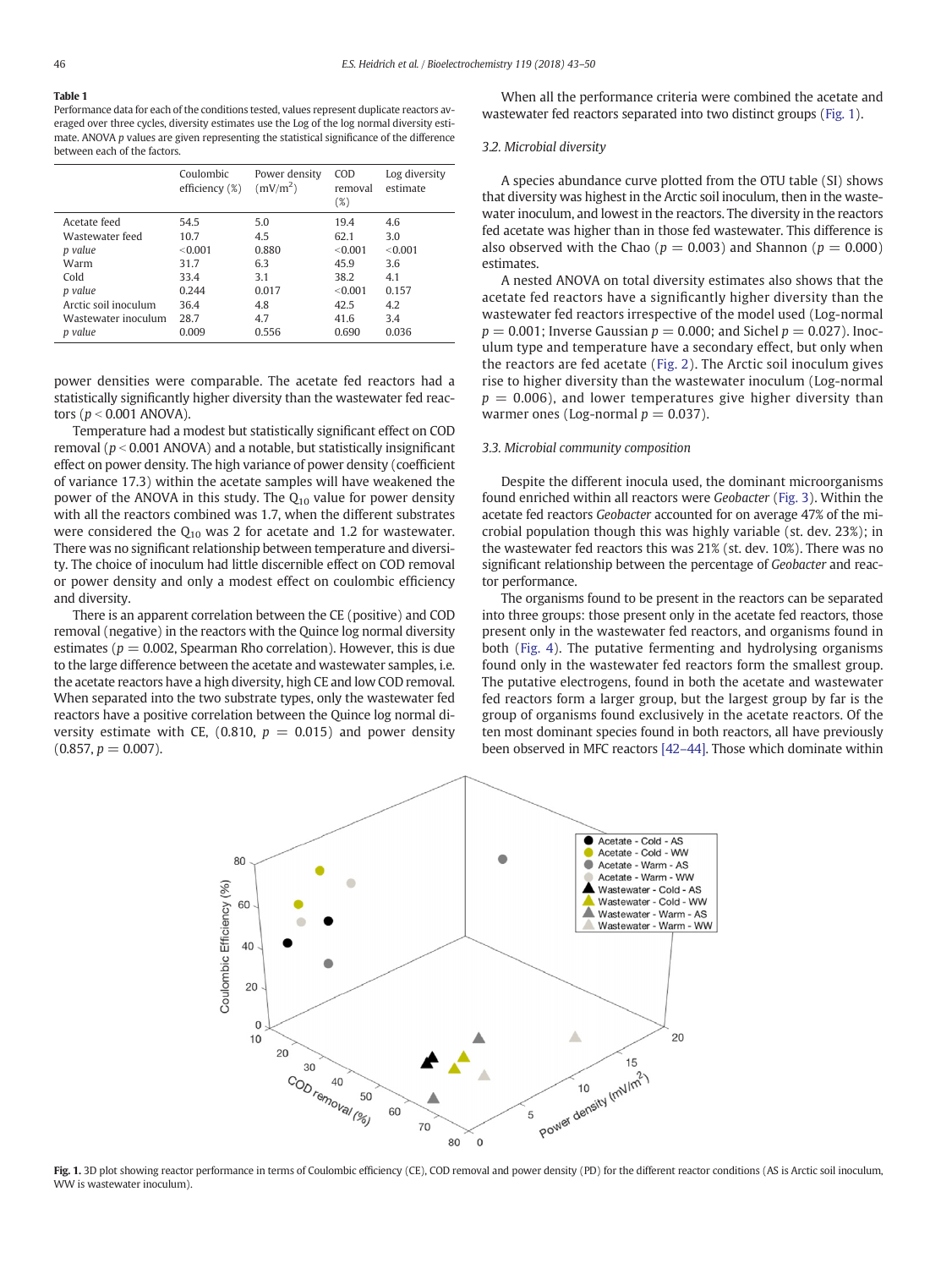<span id="page-4-0"></span>

Fig. 2. Estimates of total diversity for each set of reactor conditions using the Log normal diversity estimate; lines indicate one standard error of the mean.

the wastewater fed and within the acetate fed reactors only are mostly Proteobacteria, of the Beta, Gamma and Alpha classes, which are largely facultative or obligate anaerobes.

# 3.4. Similarity between replicas

The reactor performance varied considerably between replicate reactors, especially in the warm temperature reactors. Despite this, the Unifrac dissimilarity matrix (data not shown) showed that the duplicate reactors fed with acetate were indistinguishable  $(p = 1)$  and clustered based on temperature, with both weighted and unweighted analysis. The wastewater fed duplicate reactors on the other hand were typically different, and did not cluster either by temperature or inoculum.

#### 4. Discussion

Realistic temperatures and substrate quality are currently two of the most important discrepancies between prevailing laboratory research and plausible pilot scale BES reactors pre-requisite to the application of BES technologies.

It appears that BES may be less temperature sensitive than anticipated. The effects of temperature on COD removal were modest, and effects on coulombic efficiency undetectable: only power density dropped appreciably with temperature in this study. Crucially, wastewater fed reactors were less temperature sensitive than acetate fed reactors. This is the first controlled demonstration of this phenomenon, which was previously only hinted at by studies of acetate and wastewater in isolation.

These findings are potentially significant because the ability to sustain treatment through cold periods is essential if BESs are to be adopted for wastewater treatment at low temperatures. Moreover this may give BESs a "comparative advantage" over conventional methanogenic systems where  $Q_{10}$  values can be as high as 4 [\[20\]](#page-6-0) compared to 1.2 in wastewater fed BES. There is no obvious explanation for this difference in temperature sensitivity. It could reflect differences in the anaerobic "food chain" in BESs and methanogenic technologies. We know that growth yields are lower in electrochemical systems than in methanogenic controls [\[37\]](#page-6-0). If some of that missing energy was dissipated as heat there could a very slight warming of the reactor. As fanciful as this may sound, self-heating is an established microbial phenomenon (composting) [\[45\].](#page-6-0) A statistically significant 0.9 °C increase in reactor temperature over the influent water temperature (several degrees higher than the outside air temperature) was observed at pilot scale [\[46\].](#page-6-0)

No special inoculum was required to obtain enhanced performance at low temperatures. The bacterial species present in the biofilms were similar regardless of inoculum or temperature. The only benefit of the arctic soil inoculum was a reduced start up time at low temperatures.



Fig. 3. Relative abundance of the eight most dominant genera found in the reactors (average;  $n = 2$ ); where the genus name was not given by the classification database the family name is used.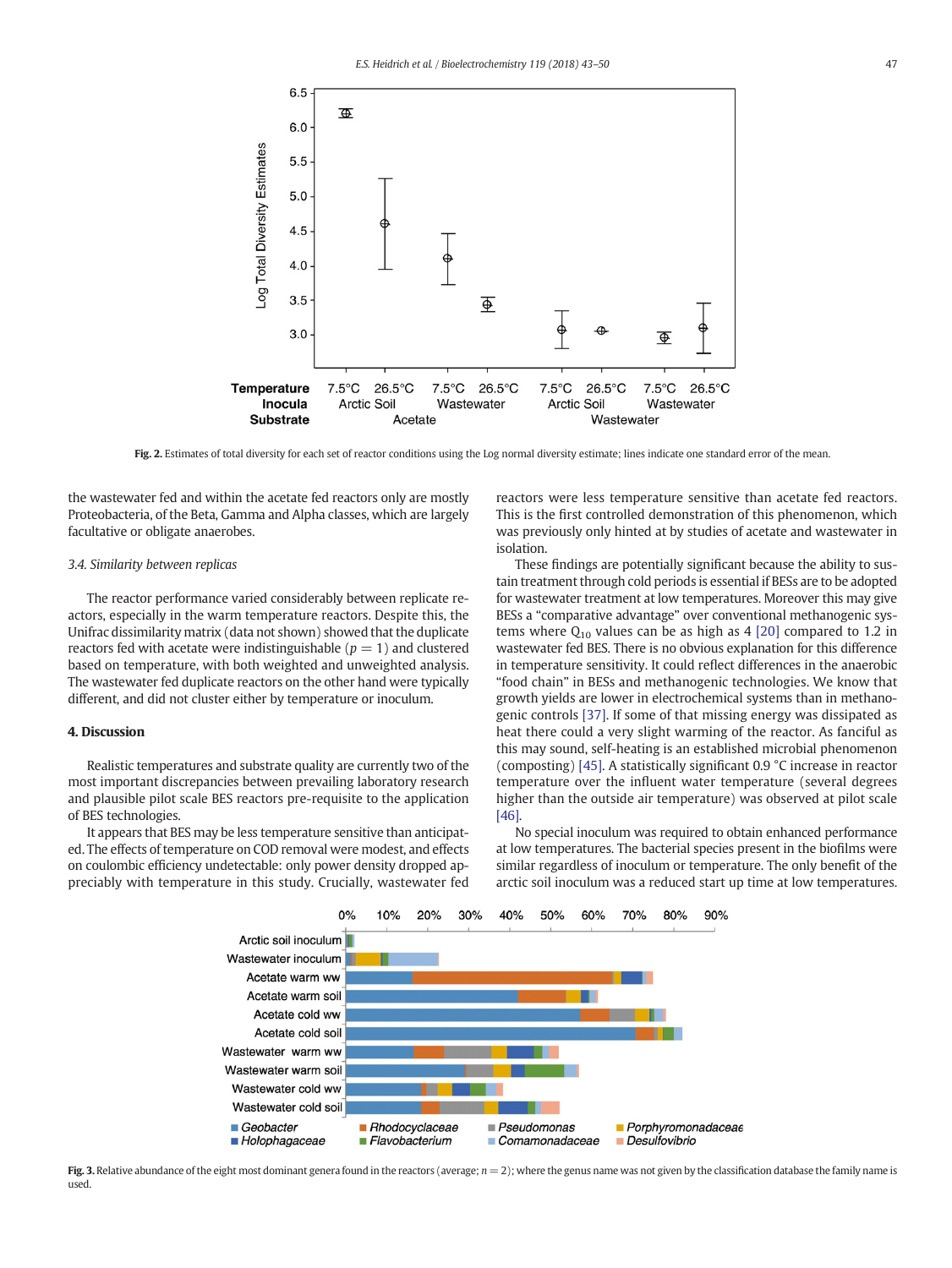<span id="page-5-0"></span>

Fig. 4. Venn diagram showing the proportions of species found only in the acetate fed reactors, in the fed wastewater reactors, and of those found in both. The numbers given at the top are the number of different OTUs found in these groups. The lists show the top 10 most dominant organisms within each group listed at the family and genus level; where this data was unavailable a higher taxonomic level is given.

Nothing in our findings would justify the use of an external inoculum to improve reactor performance. BES reactors acclimated on wastewater are able to operate at low temperatures with a minor drop in COD removal, and a tolerable drop in power density. A seasonal drop in power with relatively sustained effluent quality would probably more acceptable to water utilities for whom the overwhelming priority will be effluent quality.

The use of acetate conferred a modest advantage on MEC performance, the most obvious improvement being the enhanced coulombic efficiency seen. We speculate that this difference may be more pronounced in a better design of reactor. Curiously, though all reactors received the same COD loading, COD removal was actually poorer in the acetate fed reactors than in the wastewater fed reactors. COD removal in acetate fed reactors is typically good, though, the explicit comparison of wastewater and acetate removal in reactors is rare. We are therefore reduced to speculation that rapid growth of bacteria in the anolyte on the readily degradable acetate ("acetate weeds") may have led to the formation of biomass that was itself difficult to degrade and so subsequently contributed to the COD. The exceptionally high diversity in the biofilm of the anode of the acetate fed reactor compared to wastewater fed reactors suggests that the microbial ecology of the two reactors were extremely different.

It was expected that reactors fed wastewater would contain groups of hydrolytic and fermenting bacteria able to digest the longer and more complex organic food molecules, plus a group of electrogenic organisms able to perform the final step of electron donation to the anode. It was also expected that acetate fed cells would contain only this final subset of bacteria - those able to perform the electrogenic step. This turned out not to be the case; not only was the diversity in the acetate fed reactors far higher than in the reactors fed real wastewater, but established electrogenic species such as Shewanella were present in the wastewater fed reactors while absent in the acetate fed ones. The microbiology of acetate and wastewater systems appears to be relatively distinct.

The controversy over how diversity relates to performance in acetate fed BESs has been documented [\[29\].](#page-6-0) Some of the difficulty no doubt arises because of the difficulty of authoritatively measuring microbial diversity caused by variations in sample size and sequencing error. We have sought avoid these pitfalls by the rigorous use of the appropriate protocols. The method of Quince et al., 2008 determines the community, not the sample diversity and the method of Quince et al., 2009 compensates for homopolymer based sequencing error. Both methods are well cited and rarely used (though in fairness the second methods paper was primarily applicable to a particular sequencing platform).

No correlation was observed with either diversity or the dominance of Geobacter and performance within the acetate fed reactors. However, within the wastewater fed reactors a significant correlation between performance and diversity was observed (higher diversity resulting in improved performance). This would be expected as the wider bacterial community may be more able to provide an effective food chain to break down the complex waste. Electrode potentials were not imposed, but allowed to develop naturally and to be dictated by the environmental conditions. This is more like the pilot scale reactors we built [\[46\]](#page-6-0) and the full scale reactors we envision. Though there may indeed be advantages to controlling the potential at full or pilot scale: it is not clear how this would be achieved in practice.

In summary: this study rigorously evaluated the effects of temperature, inoculum, and substrate on MFC reactor performance and biofilm diversity. It was anticipated that simple relationships would exist, whereby each factor would affect both performance and diversity, and that acetate would be a simple model for real wastewater. However, complex and counterintuitive patterns emerged. Temperature was observed to have less effect in BES than it does in other anaerobic systems, and particularly when complex real wastewaters were used. Working reactors with real wastewaters can be productively operated at low temperatures without the need for a specialised inoculum. Substrate is observed to have the most significant effect on both reactor performance and diversity.

These findings are important. Most BES research is still carried out in warm laboratories using simple substrates. It is tacitly assumed that these simple and easy to manage systems will be a realistic model for the real-world applications that we aspire to. However, this study has shown we need to exercise caution with this approach: an acetate fed reactor is not necessarily a simple version of a wastewater fed reactor.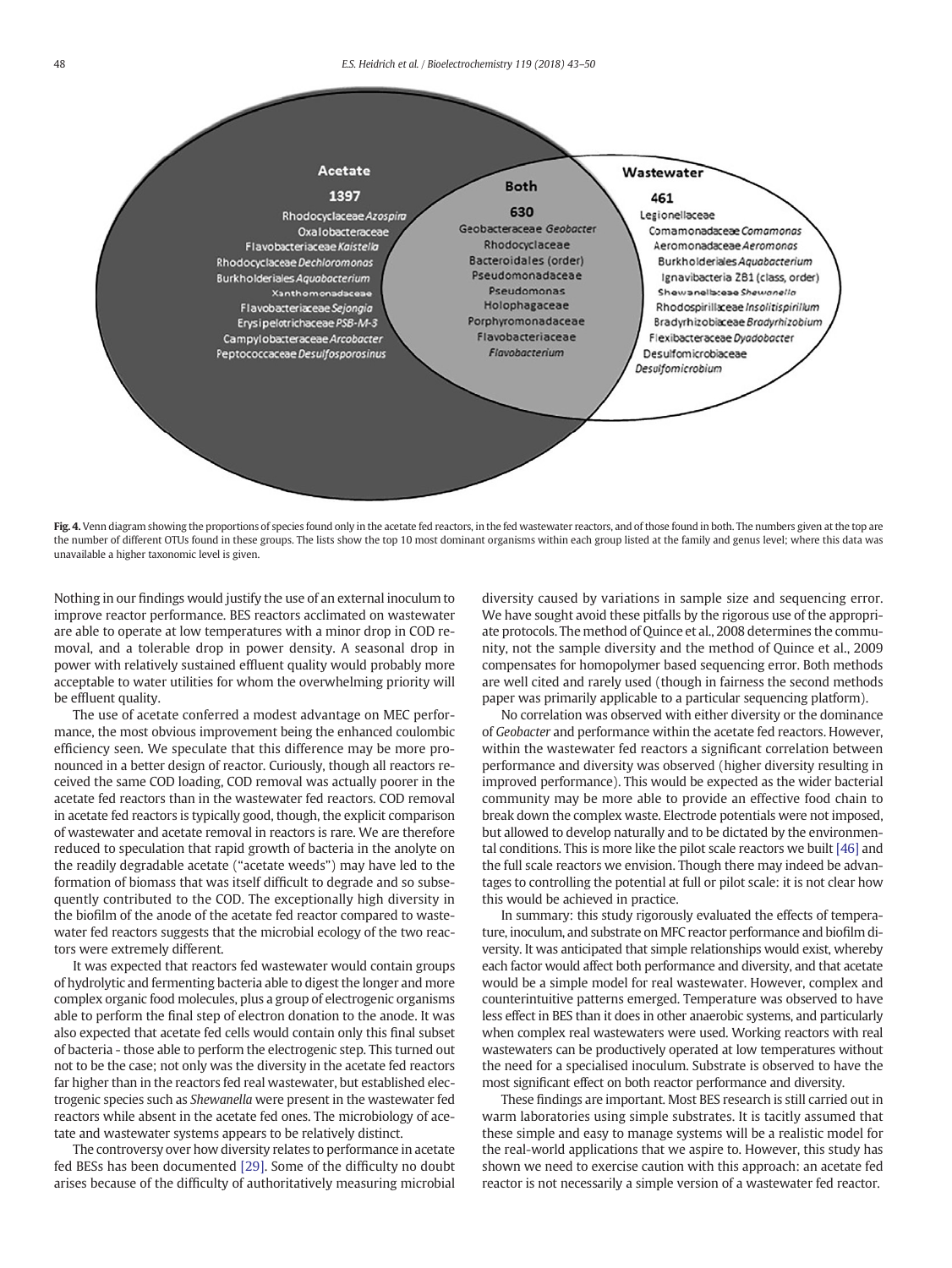# <span id="page-6-0"></span>Acknowledgments

This work was financially supported by the EPSRC SUPERGEN grant (EP/H019480/1), Newcastle University and Glasgow University. C. Quince is funded by an MRC fellowship as part of the CLIMB consortium Grant Ref: MR/L015080/1.

# Appendix A. Supplementary data

Supplementary data to this article can be found online at [http://dx.](doi:10.1016/j.bioelechem.2017.07.006) [doi.org/10.1016/j.bioelechem.2017.07.006](doi:10.1016/j.bioelechem.2017.07.006).

# References

- [1] [S.T. Oh, J.R. Kim, G.C. Premier, T.H. Lee, C. Kim,W.T. Sloan, Sustainable wastewater treat](http://refhub.elsevier.com/S1567-5394(17)30107-X/rf0005)[ment: how might microbial fuel cells contribute, Biotechnol. Adv. 28 \(2010\) 871](http://refhub.elsevier.com/S1567-5394(17)30107-X/rf0005)–881.
- [2] R. Ciotola, J. Martin, J. Castań[o, J. Lee, F. Michel, Microbial community response to](http://refhub.elsevier.com/S1567-5394(17)30107-X/rf0010) [seasonal temperature variation in a small-scale anaerobic digester, Energies 6](http://refhub.elsevier.com/S1567-5394(17)30107-X/rf0010) [\(2013\) 5182](http://refhub.elsevier.com/S1567-5394(17)30107-X/rf0010)–5199.
- [3] [S. Supaphol, S.N. Jenkins, P. Intomo, I.S. Waite, A.G. O'Donnell, Microbial community](http://refhub.elsevier.com/S1567-5394(17)30107-X/rf0015) [dynamics in mesophilic anaerobic co-digestion of mixed waste, Bioresour. Technol.](http://refhub.elsevier.com/S1567-5394(17)30107-X/rf0015) [102 \(2011\) 4021](http://refhub.elsevier.com/S1567-5394(17)30107-X/rf0015)–4027.
- [4] [B.E. Logan, K. Rabaey, Conversion of wastes into bioelectricity and chemicals by](http://refhub.elsevier.com/S1567-5394(17)30107-X/rf0020) [using microbial electrochemical technologies, Science 337 \(2012\) 686](http://refhub.elsevier.com/S1567-5394(17)30107-X/rf0020)–690.
- [5] [P. Pandey, V.N. Shinde, R.L. Deopurkar, S.P. Kale, S.A. Patil, D. Pant, Recent advances](http://refhub.elsevier.com/S1567-5394(17)30107-X/rf0025) [in the use of different substrates in microbial fuel cells toward wastewater treat](http://refhub.elsevier.com/S1567-5394(17)30107-X/rf0025)[ment and simultaneous energy recovery, Appl. Energy 168 \(2016\) 706](http://refhub.elsevier.com/S1567-5394(17)30107-X/rf0025)–723.
- [6] [D. Pant, G. Van Bogaert, L. Diels, K. Vanbroekhoven, A review of the substrates used](http://refhub.elsevier.com/S1567-5394(17)30107-X/rf0030) [in microbial fuel cells \(MFCs\) for sustainable energy production, Bioresour. Technol.](http://refhub.elsevier.com/S1567-5394(17)30107-X/rf0030) [101 \(2010\) 1533](http://refhub.elsevier.com/S1567-5394(17)30107-X/rf0030)–1543.
- [7] [Z. Liu, J. Liu, S. Zhang, Z. Su, Study of operational performance and electrical response](http://refhub.elsevier.com/S1567-5394(17)30107-X/rf0035) [on mediator-less microbial fuel cells fed with carbon- and protein-rich substrates,](http://refhub.elsevier.com/S1567-5394(17)30107-X/rf0035) [Biochem. Eng. J. 45 \(2009\) 185](http://refhub.elsevier.com/S1567-5394(17)30107-X/rf0035)–191.
- [8] [P.D. Kiely, R. Cusick, D.F. Call, P.A. Selembo, J.M. Regan, B.E. Logan, Anode microbial com](http://refhub.elsevier.com/S1567-5394(17)30107-X/rf0040)[munities produced by changing from microbial fuel cell to microbial electrolysis cell op](http://refhub.elsevier.com/S1567-5394(17)30107-X/rf0040)[eration using two different wastewaters, Bioresour. Technol. 102 \(2011\) 388](http://refhub.elsevier.com/S1567-5394(17)30107-X/rf0040)–394.
- [9] [Y.J. Sun, J.N. Zuo, L.T. Cui, Q. Deng, Y. Dang, Diversity of microbes and potential](http://refhub.elsevier.com/S1567-5394(17)30107-X/rf0045) [exoelectrogenic bacteria on anode surface in microbial fuel cells, J. Gen. Appl.](http://refhub.elsevier.com/S1567-5394(17)30107-X/rf0045) [Microbiol. 56 \(2010\) 19](http://refhub.elsevier.com/S1567-5394(17)30107-X/rf0045)–29.
- [10] [H. Liu, S. Cheng, B.E. Logan, Power generation in fed-batch microbial fuel cells as a](http://refhub.elsevier.com/S1567-5394(17)30107-X/rf0050) [function of ionic strength, temperature, and reactor con](http://refhub.elsevier.com/S1567-5394(17)30107-X/rf0050)figuration, Environ. Sci. [Technol. 39 \(2005\) 5488](http://refhub.elsevier.com/S1567-5394(17)30107-X/rf0050)–5493.
- [11] [Y.P. Zhang, J. Sun, Y.Y. Hu, Z.Y. Wang, S.Z. Li, Effects of periodically alternating tem](http://refhub.elsevier.com/S1567-5394(17)30107-X/rf0055)[peratures on performance of single-chamber microbial fuel cells, Int. J. Hydrog. En](http://refhub.elsevier.com/S1567-5394(17)30107-X/rf0055)[ergy 39 \(2014\) 8048](http://refhub.elsevier.com/S1567-5394(17)30107-X/rf0055)–8054.
- [12] [S. Cheng, D. Xing, B.E. Logan, Electricity generation of single-chamber microbial fuel](http://refhub.elsevier.com/S1567-5394(17)30107-X/rf0060) [cells at low temperatures, Biosens. Bioelectron. 26 \(2011\) 1913](http://refhub.elsevier.com/S1567-5394(17)30107-X/rf0060)–1917.
- [13] [L.H. Li, Y.M. Sun, Z.H. Yuan, X.Y. Kong, Y. Li, Effect of temperature change on power](http://refhub.elsevier.com/S1567-5394(17)30107-X/rf0065) [generation of microbial fuel cell, Environ. Technol. 34 \(2013\) 1929](http://refhub.elsevier.com/S1567-5394(17)30107-X/rf0065)–1934.
- [14] [L. Lu, D. Xing, N. Ren, B.E. Logan, Syntrophic interactions drive the hydrogen produc](http://refhub.elsevier.com/S1567-5394(17)30107-X/rf0070)[tion from glucose at low temperature in microbial electrolysis cells, Bioresour.](http://refhub.elsevier.com/S1567-5394(17)30107-X/rf0070) [Technol. 124 \(2012\) 68](http://refhub.elsevier.com/S1567-5394(17)30107-X/rf0070)–76.
- [15] [H.Y. Dai, H.M. Yang, X. Liu, X. Jian, Z.H. Liang, Electricity production in microbial fuel](http://refhub.elsevier.com/S1567-5394(17)30107-X/rf0075) [cell subjected to different operational modes, Acta Metall. Sinica-English Lett. 29](http://refhub.elsevier.com/S1567-5394(17)30107-X/rf0075) [\(2016\) 483](http://refhub.elsevier.com/S1567-5394(17)30107-X/rf0075)–490.
- [16] [A. Larrosa-Guerrero, K. Scott, I.M. Head, F. Mateo, A. Ginesta, C. Godinez, Effect of](http://refhub.elsevier.com/S1567-5394(17)30107-X/rf0080) [temperature on the performance of microbial fuel cells, Fuel 89 \(2010\) 3985](http://refhub.elsevier.com/S1567-5394(17)30107-X/rf0080)–3994.
- [17] [Y. Ahn, B.E. Logan, Effectiveness of domestic wastewater treatment using microbial fuel](http://refhub.elsevier.com/S1567-5394(17)30107-X/rf0085) [cells at ambient and mesophilic temperatures, Bioresour. Technol. 101 \(2010\) 469](http://refhub.elsevier.com/S1567-5394(17)30107-X/rf0085)–475.
- [18] [X. Wang, Y.-J. Feng, Y.-P. Qu, D.-M. Li, H. Li, N.-Q. Ren, Effect of temperature on per](http://refhub.elsevier.com/S1567-5394(17)30107-X/rf0090)[formance of microbial fuel cell using beer wastewater, Huan Jing Ke Xue 29 \(2008\)](http://refhub.elsevier.com/S1567-5394(17)30107-X/rf0090) [3128](http://refhub.elsevier.com/S1567-5394(17)30107-X/rf0090)–3132.
- [19] E.S. Heidrich, S.R. Edwards, J. Dolfi[ng, S.E. Cotterill, T.P. Curtis, Performance of a pilot](http://refhub.elsevier.com/S1567-5394(17)30107-X/rf0095) [scale microbial electrolysis cell fed on domestic wastewater at ambient tempera](http://refhub.elsevier.com/S1567-5394(17)30107-X/rf0095)[tures for a 12 month period, Bioresour. Technol. 173 \(2014\) 87](http://refhub.elsevier.com/S1567-5394(17)30107-X/rf0095)–95.
- [20] E. Petropoulos, J. Dolfi[ng, R.J. Davenport, E.J. Bowen, T.P. Curtis, Developing cold](http://refhub.elsevier.com/S1567-5394(17)30107-X/rf0100)[adapted biomass for the anaerobic treatment of domestic wastewater at low tem](http://refhub.elsevier.com/S1567-5394(17)30107-X/rf0100)[peratures \(4, 8 and 15 °C\) with inocula from cold environments, Water Res. 112](http://refhub.elsevier.com/S1567-5394(17)30107-X/rf0100) [\(2017\) 100](http://refhub.elsevier.com/S1567-5394(17)30107-X/rf0100)–109.
- [21] [E.S. Heidrich, T.P. Curtis, S. Woodcock, J. Dol](http://refhub.elsevier.com/S1567-5394(17)30107-X/rf0105)fing, Quantification of effective [exoelectrogens by most probable number \(MPN\) in a microbial fuel cell, Bioresour.](http://refhub.elsevier.com/S1567-5394(17)30107-X/rf0105) [Technol. 218 \(2016\) 27](http://refhub.elsevier.com/S1567-5394(17)30107-X/rf0105)–30.
- [22] [T.P. Curtis, W.T. Sloan, J.W. Scannell, Estimating prokaryotic diversity and its limits,](http://refhub.elsevier.com/S1567-5394(17)30107-X/rf0110) [Proc. Natl. Acad. Sci. U. S. A. 99 \(2002\) 10494](http://refhub.elsevier.com/S1567-5394(17)30107-X/rf0110)–10499.
- [23] [L. Hoj, R.A. Olsen, V.L. Torsvik, Effects of temperature on the diversity and commu](http://refhub.elsevier.com/S1567-5394(17)30107-X/rf0115)[nity structure of known methanogenic groups and other archaea in high Arctic](http://refhub.elsevier.com/S1567-5394(17)30107-X/rf0115) [peat, ISME J. 2 \(2008\) 37](http://refhub.elsevier.com/S1567-5394(17)30107-X/rf0115)–48.
- [24] [M. Metje, P. Frenzel, Methanogenesis and methanogenic pathways in a peat from](http://refhub.elsevier.com/S1567-5394(17)30107-X/rf0120) [subarctic permafrost, Environ. Microbiol. 9 \(2007\) 954](http://refhub.elsevier.com/S1567-5394(17)30107-X/rf0120)–964.
- [25] [K.L. Lesnik, H. Liu, Establishing a core microbiome in acetate-fed microbial fuel cells,](http://refhub.elsevier.com/S1567-5394(17)30107-X/rf0125) [Appl. Microbiol. Biotechnol. 98 \(2014\) 4187](http://refhub.elsevier.com/S1567-5394(17)30107-X/rf0125)–4196.
- [26] [P.D. Kiely, J.M. Regan, B.E. Logan, The electric picnic: synergistic requirements for](http://refhub.elsevier.com/S1567-5394(17)30107-X/rf0130) [exoelectrogenic microbial communities, Curr. Opin. Biotechnol. \(2011\).](http://refhub.elsevier.com/S1567-5394(17)30107-X/rf0130)
- [27] [S.A. Patil, V.P. Surakasi, S. Koul, S. Ijmulwar, A. Vivek, Y.S. Shouche, B.P. Kapadnis,](http://refhub.elsevier.com/S1567-5394(17)30107-X/rf0135) [Electricity generation using chocolate industry wastewater and its treatment in ac](http://refhub.elsevier.com/S1567-5394(17)30107-X/rf0135)[tivated sludge based microbial fuel cell and analysis of developed microbial commu](http://refhub.elsevier.com/S1567-5394(17)30107-X/rf0135)[nity in the anode chamber, Bioresour. Technol. 100 \(2009\) 5132](http://refhub.elsevier.com/S1567-5394(17)30107-X/rf0135)–5139.
- [28] [C.I. Torres, R. Krajmalnik-Brown, P. Parameswaran, A.K. Marcus, G. Wanger, Y.A.](http://refhub.elsevier.com/S1567-5394(17)30107-X/rf0140) [Gorby, B.E. Rittmann, Selecting anode-respiring bacteria based on anode potential:](http://refhub.elsevier.com/S1567-5394(17)30107-X/rf0140) [phylogenetic, electrochemical, and microscopic characterization, Environ. Sci.](http://refhub.elsevier.com/S1567-5394(17)30107-X/rf0140) [Technol. 43 \(2009\) 9519](http://refhub.elsevier.com/S1567-5394(17)30107-X/rf0140)–9524.
- [29] [X.P. Zhu, M.D. Yates, M.C. Hatzell, H.A. Rao, P.E. Saikaly, B.E. Logan, Microbial com](http://refhub.elsevier.com/S1567-5394(17)30107-X/rf0145)[munity composition is unaffected by anode potential, Environ. Sci. Technol. 48](http://refhub.elsevier.com/S1567-5394(17)30107-X/rf0145) [\(2014\) 1352](http://refhub.elsevier.com/S1567-5394(17)30107-X/rf0145)–1358.
- [30] [J.P. Stratford, N.J. Beecroft, R.C.T. Slade, A. Gruning, C. Avignone-Rossa, Anodic micro](http://refhub.elsevier.com/S1567-5394(17)30107-X/rf0150)[bial community diversity as a predictor of the power output of microbial fuel cells,](http://refhub.elsevier.com/S1567-5394(17)30107-X/rf0150) [Bioresour. Technol. 156 \(2014\) 84](http://refhub.elsevier.com/S1567-5394(17)30107-X/rf0150)–91.
- [31] [S. Langenheder, M.T. Bulling, M. Solan, J.I. Prosser, Bacterial biodiversity-ecosystem](http://refhub.elsevier.com/S1567-5394(17)30107-X/rf0155) functioning relations are modifi[ed by environmental complexity, PLoS One 5](http://refhub.elsevier.com/S1567-5394(17)30107-X/rf0155) [\(2010\), e10834.](http://refhub.elsevier.com/S1567-5394(17)30107-X/rf0155)
- [32] [J.Z. Zhou, Y.H. Jiang, Y. Deng, Z. Shi, B.Y. Zhou, K. Xue, L.Y. Wu, Z.L. He, Y.F. Yang, Ran](http://refhub.elsevier.com/S1567-5394(17)30107-X/rf0160)[dom sampling process leads to overestimation of beta-diversity of microbial com](http://refhub.elsevier.com/S1567-5394(17)30107-X/rf0160)[munities, MBio 4 \(2013\) 10.](http://refhub.elsevier.com/S1567-5394(17)30107-X/rf0160)
- [33] [C. Quince, T.P. Curtis, W.T. Sloan, The rational exploration of microbial diversity,](http://refhub.elsevier.com/S1567-5394(17)30107-X/rf0165) [ISME J. 2 \(2008\) 997](http://refhub.elsevier.com/S1567-5394(17)30107-X/rf0165)–1006.
- [34] [C. Quince, A. Lanzen, T.P. Curtis, R.J. Davenport, N. Hall, I.M. Head, L.F. Read, W.T.](http://refhub.elsevier.com/S1567-5394(17)30107-X/rf0170) [Sloan, Accurate determination of microbial diversity from 454 pyrosequencing](http://refhub.elsevier.com/S1567-5394(17)30107-X/rf0170) [data, Nat. Methods 6 \(2009\) 639](http://refhub.elsevier.com/S1567-5394(17)30107-X/rf0170)–641.
- [35] [D. Call, B.E. Logan, Hydrogen production in a single chamber microbial electrolysis](http://refhub.elsevier.com/S1567-5394(17)30107-X/rf0175) [cell lacking a membrane, Environ. Sci. Technol. 42 \(2008\) 3401](http://refhub.elsevier.com/S1567-5394(17)30107-X/rf0175)–3406.
- [36] [B. Logan, Microbial Fuel Cells, John Wiley & Sons, Inc., New Jersey, 2008.](http://refhub.elsevier.com/S1567-5394(17)30107-X/rf0180)
- [37] [K.P. Katuri, K. Scott, I.M. Head, C. Picioreanu, T.P. Curtis, Microbial fuel cells meet](http://refhub.elsevier.com/S1567-5394(17)30107-X/rf0185) [with external resistance, Bioresour. Technol. 102 \(2011\) 2758](http://refhub.elsevier.com/S1567-5394(17)30107-X/rf0185)–2766.
- [38] [S.B. Needleman, C.D. Wunsch, A general method appplicable to search for similari](http://refhub.elsevier.com/S1567-5394(17)30107-X/rf0190)[ties in amino acid sequence of 2 protiens, J. Mol. Biol. 48 \(1970\) 443-&.](http://refhub.elsevier.com/S1567-5394(17)30107-X/rf0190)
- [39] [C. Quince, A. Lanzen, R.J. Davenport, P.J. Turnbaugh, Removing noise from](http://refhub.elsevier.com/S1567-5394(17)30107-X/rf0195) [pyrosequenced amplicons, BMC Bioinf. 12 \(2011\) 38](http://refhub.elsevier.com/S1567-5394(17)30107-X/rf0195).
- [40] [J.G. Caporaso, J. Kuczynski, J. Stombaugh, K. Bittinger, F.D. Bushman, E.K. Costello, N.](http://refhub.elsevier.com/S1567-5394(17)30107-X/rf0200) [Fierer, A.G. Pena, J.K. Goodrich, J.I. Gordon, G.A. Huttley, S.T. Kelley, D. Knights, J.E.](http://refhub.elsevier.com/S1567-5394(17)30107-X/rf0200) [Koenig, R.E. Ley, C.A. Lozupone, D. McDonald, B.D. Muegge, M. Pirrung, J. Reeder,](http://refhub.elsevier.com/S1567-5394(17)30107-X/rf0200) [J.R. Sevinsky, P.J. Tumbaugh, W.A. Walters, J. Widmann, T. Yatsunenko, J. Zaneveld,](http://refhub.elsevier.com/S1567-5394(17)30107-X/rf0200) [R. Knight, QIIME allows analysis of high-throughput community sequencing data,](http://refhub.elsevier.com/S1567-5394(17)30107-X/rf0200) [Nat. Methods 7 \(2010\) 335](http://refhub.elsevier.com/S1567-5394(17)30107-X/rf0200)–336.
- [41] [D.J. Spiegelhalter, N.G. Best, B.R. Carlin, A. van der Linde, Bayesian measures of model](http://refhub.elsevier.com/S1567-5394(17)30107-X/rf0205) complexity and fi[t, J. R. Stat. Soc. Ser. B Stat Methodol. 64 \(2002\) 583](http://refhub.elsevier.com/S1567-5394(17)30107-X/rf0205)–616.
- [42] [R.A. Timmers, M. Rothballer, D.P.B.T.B. Strik, M. Engel, S. Schulz, M. Schloter, A.](http://refhub.elsevier.com/S1567-5394(17)30107-X/rf0210) [Hartmann, B. Hamelers, C. Buisman, Microbial community structure elucidates per](http://refhub.elsevier.com/S1567-5394(17)30107-X/rf0210)formance of Glyceria maxima [plant microbial fuel cell, Appl. Microbiol. Biotechnol.](http://refhub.elsevier.com/S1567-5394(17)30107-X/rf0210) [94 \(2012\) 537](http://refhub.elsevier.com/S1567-5394(17)30107-X/rf0210)–548.
- [43] [G.T. Kim, G. Webster, J.W.T. Wimpenny, B.H. Kim, H.J. Kim, A.J. Weightman, Bacterial](http://refhub.elsevier.com/S1567-5394(17)30107-X/rf0215) [community structure, compartmentalization and activity in a microbial fuel cell, J.](http://refhub.elsevier.com/S1567-5394(17)30107-X/rf0215) [Appl. Microbiol. 101 \(2006\) 698](http://refhub.elsevier.com/S1567-5394(17)30107-X/rf0215)–710.
- [44] [M. Miyahara, K. Hashimoto, K. Watanabe, Use of cassette-electrode microbial fuel](http://refhub.elsevier.com/S1567-5394(17)30107-X/rf0220) [cell for wastewater treatment, J. Biosci. Bioeng. 115 \(2013\) 176](http://refhub.elsevier.com/S1567-5394(17)30107-X/rf0220)–181.
- [45] [I.G. Mason, M.W. Milke, Physical modelling of the composting environment: a re](http://refhub.elsevier.com/S1567-5394(17)30107-X/rf0225)[view. Part 1: reactor systems, Waste Manag. 25 \(2005\) 481](http://refhub.elsevier.com/S1567-5394(17)30107-X/rf0225)–500.
- [46] E.S. Heidrich, J. Dolfi[ng, K. Scott, S.R. Edwards, C. Jones, T.P. Curtis, Production of hy](http://refhub.elsevier.com/S1567-5394(17)30107-X/rf0230)[drogen from domestic wastewater in a pilot-scale microbial electrolysis cell, Appl.](http://refhub.elsevier.com/S1567-5394(17)30107-X/rf0230) [Microbiol. Biotechnol. 97 \(2013\) 6979](http://refhub.elsevier.com/S1567-5394(17)30107-X/rf0230)–6989.



E.S. Heidrich is a Lecturer in Environmental Engineering at the School of Civil Engineering and Geosciences, Newcastle University. She has a degree in physical geography from Bristol University, an MSc in Environmental Engineering from Newcastle University, and a PhD evaluating the use of Bioelectrochemical systems for domestic wastewater treatment. Her research interests are in understanding the fundamental aspects of BES and how these relate to real world application, with a focus on developing pilot scale systems.



J. Dolfing is a senior researcher at the School of Civil Engineering and Geosciences, Newcastle University. He holds an "Ingenieur" degree in Water Sanitary Engineering from Wageningen University in the Netherlands, and a PhD in Microbiology from that same University. His research interests are focused on the thermodynamic logic behind the microbial interactions in anaerobic ecosystems, with applications in anaerobic wastewater treatment, methanogenic bioreactors and microbial fuel cells.